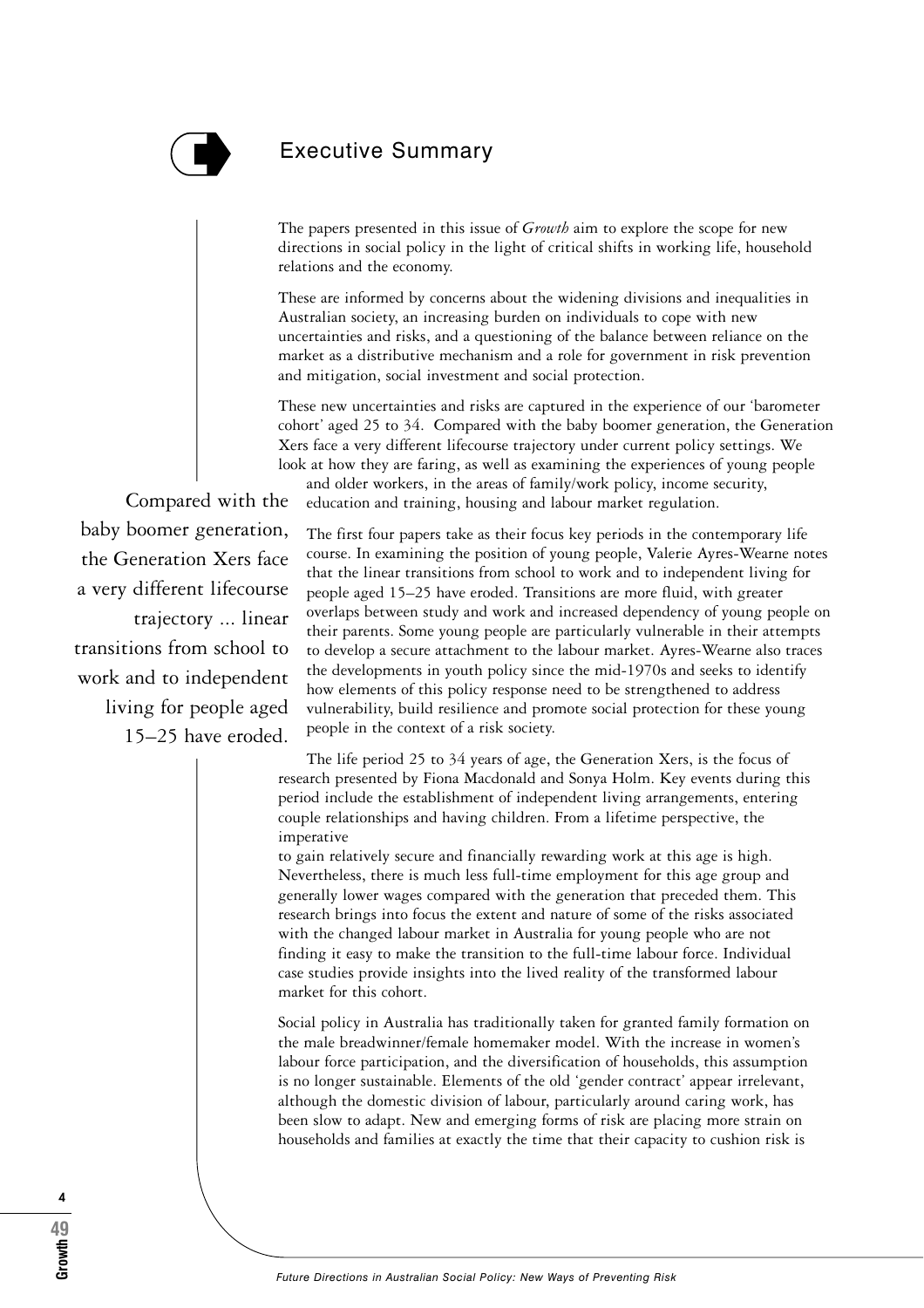diminishing. Many families are squeezed by the demands of paid employment, insecure or precarious forms of work, childcare and elder care. Acknowledging the need for an integrated policy response, Linda Hancock's chapter canvasses the need for a new social protection framework that emphasises decent jobs that can both sustain households and a better balance between home and work. This would entail a new role for government in 'upstream' preventative measures as opposed to a focus on mitigation and coping.

Working life is being shortened not only by the slower entry of young people, but also by earlier exit. Julia Perry points to the dramatic fall that has been occurring in workforce participation among mature-age workers, especially men. A recent Commonwealth government survey showed that while many older males choose to 'retire' early, quite large numbers of men see themselves as being forced out of the workforce in their late fifties and early sixties. While government policy still favours early retirement it is clear that for many people of low socioeconomic status early withdrawal from the workforce may result in significant hardship.

What might this new distribution of risks across the life course mean in terms of social policy options in the Australia context? The remaining four papers examine aspects of policy regarding income support, education and training, housing and labour market regulation.

Anthony O'Donnell offers a survey of current trends in social security reform in Australia. On the one hand, there is a move to make income transfers more available to working families. He contrasts this approach with an increasingly conditional or moralised approach to income support for the unemployed and other jobless groups, an approach encapsulated in the rhetoric of 'welfare dependence' and 'mutual obligation'. In making an invidious distinction between the working and non-working poor, this combination of policies will only further feed 'downwards envy' and undermine popular support for the redistribution necessary to both protect people at their most vulnerable and to provide for people during key life course transitions. Alternative options range from incremental improvements to the current social security model so as to enhance both its protective function and its potential as a means of managing life course transitions, to instituting a new tier of contributory entitlement, perhaps utilising the infrastructure currently in place for superannuation.

The capacity of individuals to take up labour market opportunities across their life course is increasingly linked to education and training. The new rhetoric is one of 'lifelong learning'. Yet a key concern is the growing core/periphery divide in relation to the provision of vocationally oriented education and training, with those in non-standard employment increasingly less able to access education and training opportunities. Marion Frere draws attention to the ways in which current trends in lifelong learning policy, with its emphasis on individual responsibility for skill development, will further reinforce a shift to personal learning investment. Such a move raises questions as to how we spread the cost of lifelong learning equitably between the various beneficiaries without promoting inequalities. There may be scope here, too, for reshaping our social policy to place importance on building a savings infrastructure that would also allow a balanced investment policy in terms of people's need for lifelong education.

Working life is being shortened not only by the slower entry of young people, but also by earlier exit. A dramatic fall has been occurring in workforce participation among mature-age workers, especially men. For many people of low socioeconomic status early withdrawal from the workforce may result in significant hardship.

**5**